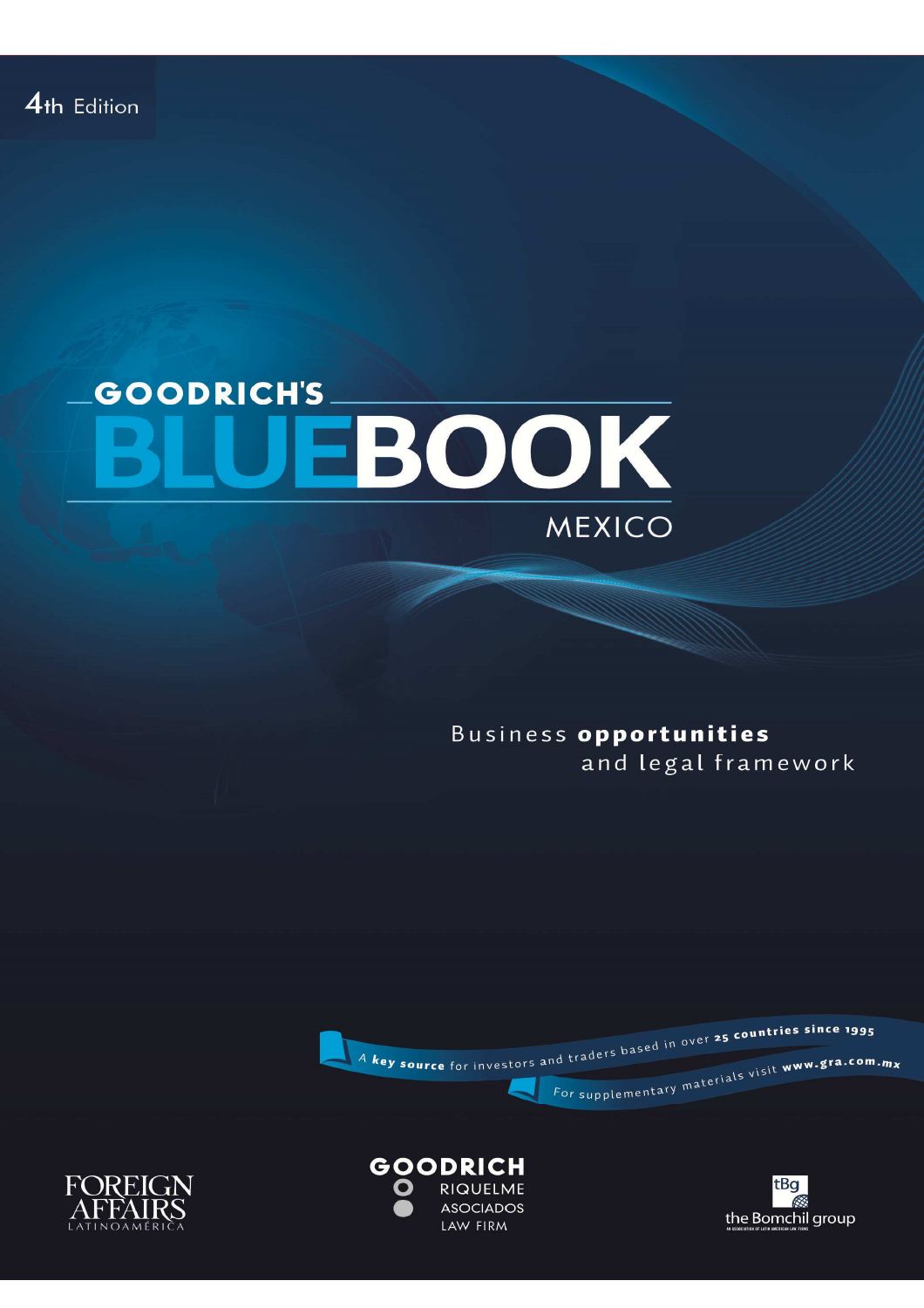

# Introduction Labor Law Chapter 5

The Federal Labor Law (LFT) regulates all aspects of the relationship between employers and employees, including those related to minimum salary requirements, maximum work hours, overtime rates, minimum benefits for bonuses, holidays and paid vacations, unions, collective bargaining agreements, strikes, and health and safety in the workplace. The LFT provides rights for employees that go beyond those provided in many industrialized countries. For example, employees are entitled to profit sharing, can only be dismissed in a limited number of cases, and are entitled to seek reinstatement or severance pay if unfairly dismissed.

Employers are required to register with the social security administration and the housing fund. Employers are also required to register all of their employees with these agencies. Employers are obligated to pay tax contributions to these agencies' funds, and lack of payment or untimely payment by an employer will result in surcharges and late payment penalties.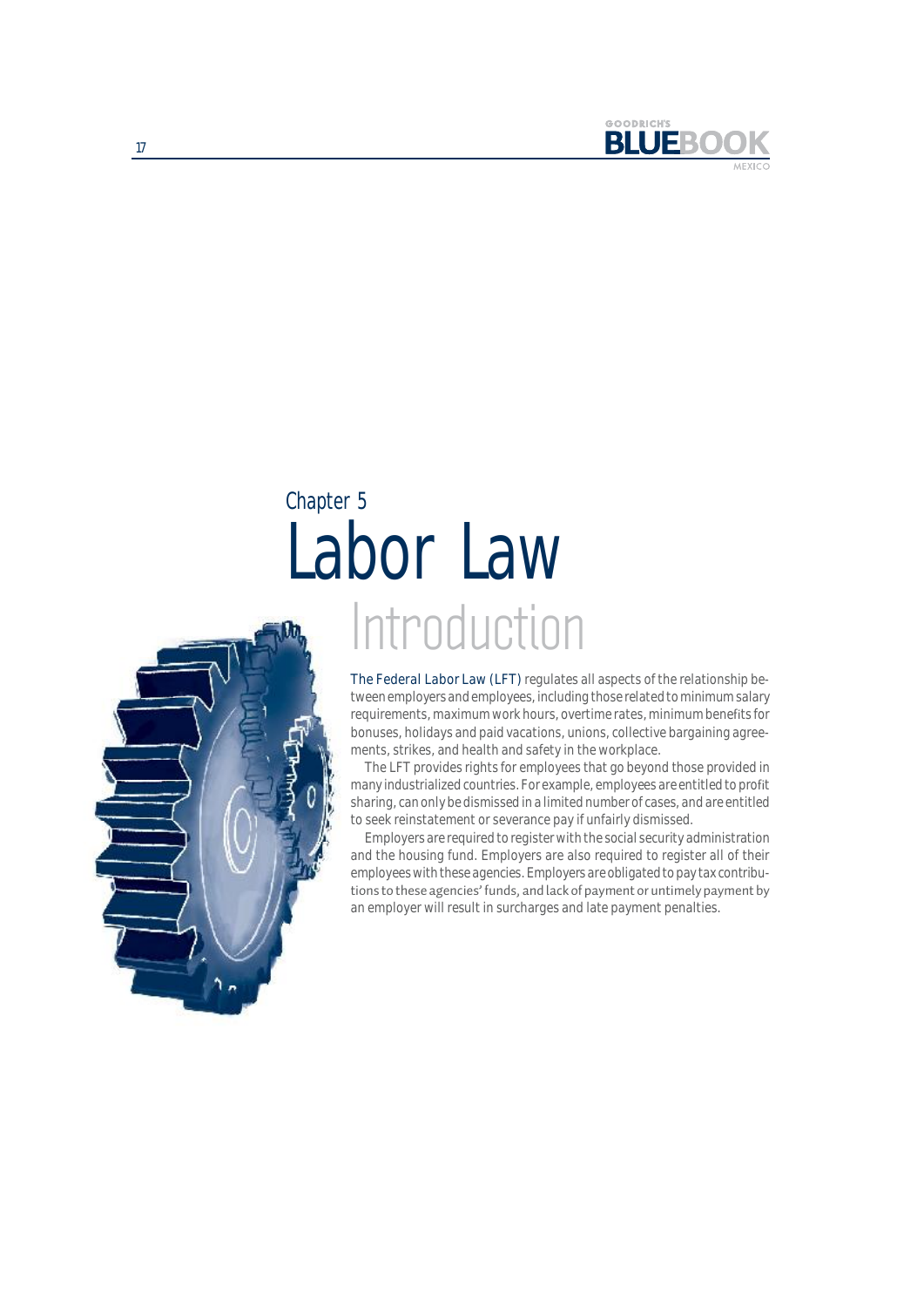## **KFY POINTS**

- The fundamental element to determining whether an employment relationship exists is whether a party has agreed to provide subordinate services to another party. This type of relationship can exist even if no written contract, or other formality, has been entered into by the parties.
- Employment contracts must be in writing. If a dispute arises, the employer must provide evidence of the amount k, and duration of wages paid, benefits, and other working conditions.
- A strike involves the complete suspension of all work at a company worksite. Only the labor authority has the power to decide whether the majority of employees support the strike once work has been suspended at the company.
- The government agencies responsible for administering social security and the housing fund are empowered to collect from the employer unpaid contributions, and to seize company assets to secure payment.

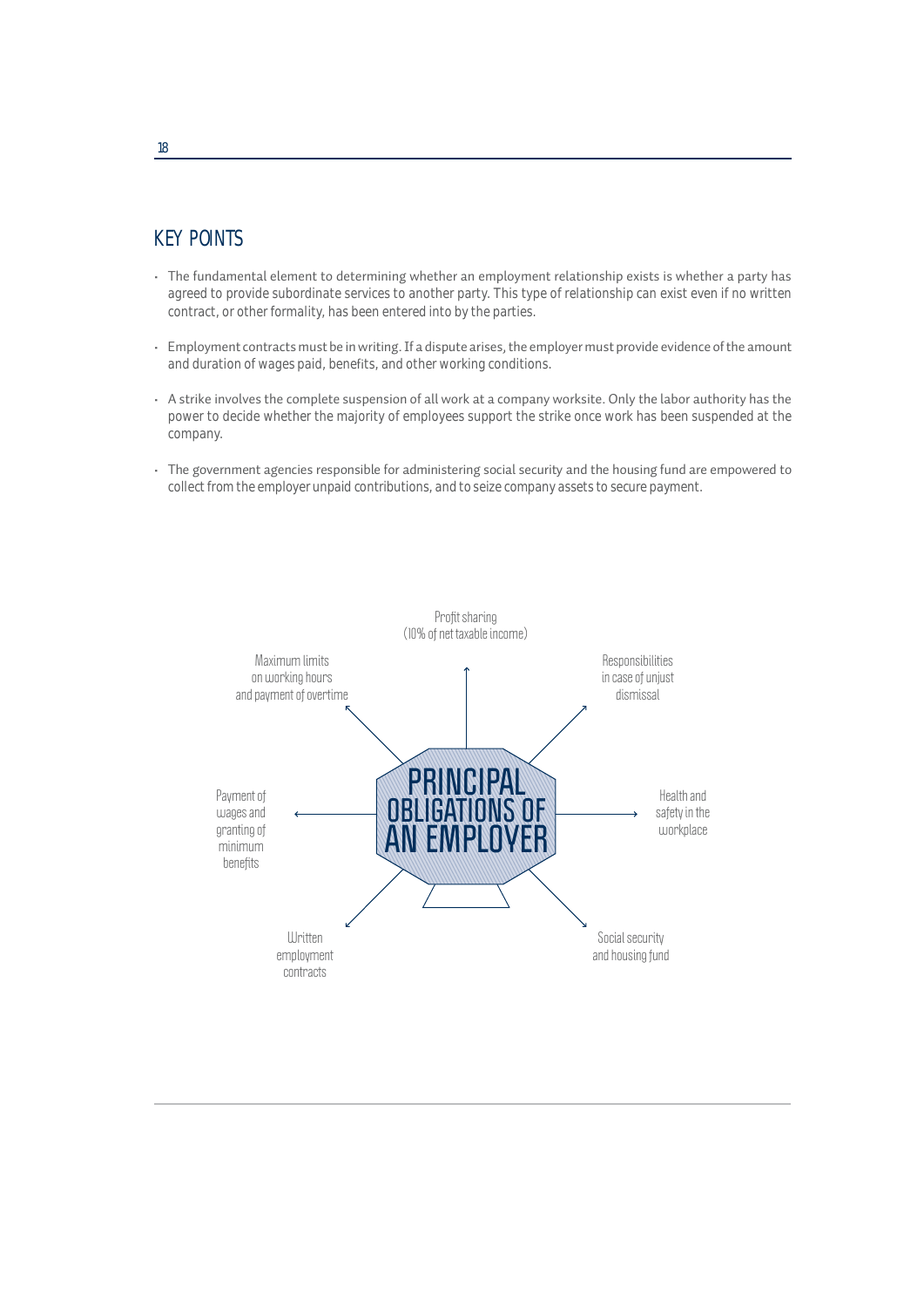

## QUESTIONS AND ANSWERS

### 1. Are "at will" employment contracts legal?

No. The general rule is that an employment contract is of indefinite duration. Temporary employment is permitted when there is a cause that justifies the limited duration of employment, such as a specific work project, extraordinary work, or the temporary replacement of employees that are absent because of leave, holiday, or other similar reason.

#### 2. Can an agent be considered an employee?

Yes. An agent can be considered an employee if that individual is a third party who offers subordinate services for the company, or works personally and on permanent basis as a sales agent for the company's products.

### 3. Is it permitted to pay bonuses instead of profit sharing payments?

No. Profit sharing is mandatory. However, an employer can set up a performance bonus system which forms part of the profit sharing payment, in which case, any difference will be paid through a bonus. For example, if the worker is entitled to \$100 through profit sharing and his overall bonus is \$120, he would receive his \$100 profit sharing payment plus his \$20 bonus.

#### 4. Is there a minimum number of employees required to form a union?

While the law requires a minimum of twenty employees to form a union, there is the possibility that regardless of the number of employees at a company, the employees can join another union which is already formed and registered, as a means to allows them to strike, and then request from the company that they enter into a collective bargaining agreement.

5. Is it possible to avoid registering for and paying contributions to social security by purchasing private life and health insurance for employees? No. Participation in the social security system is mandatory and cannot be waived by contracting with private insurers.